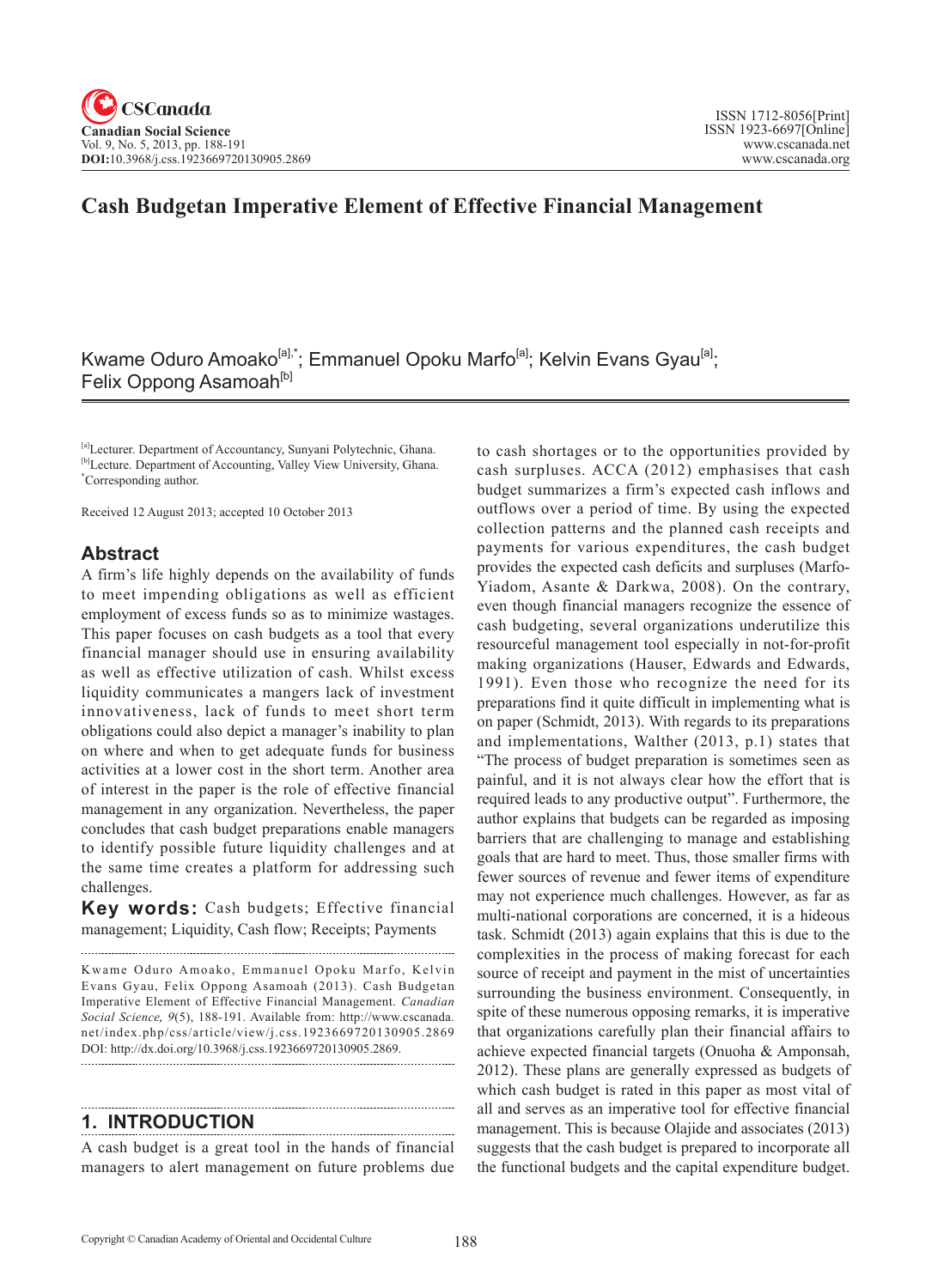The impact of how good or bad a cash is managed have disastrous repercussions on operating activities (Olajide & associates, 2013). It therefore doesn't come as a surprise when Roth (2008) summarizes it all by asserting that the most essential thing that organisations can do with their money is to budget for it.

Riley (2012) clarifies that as part of financial management process, it is necessary that management makes available sufficient funding at the appropriate time to meet the needs of their organisations. He further puts it that in the short term, funding may be needed to invest in non-current assets as well as to meet capital requirements of any organizations. As such the cash budget which clearly outlines the sources, timing and value of impending cash flow becomes an indispensable tool in financial management process.

This paper goes a step further beyond the review of how cash budgets are prepared in institutions, and attempts to bring to bear the essence of cash budget implementation as a crucial and indispensable process that fosters the strength of financial management in any organization be it profit or non-profit.

#### **1.1 Significance of the Study**

All organizations no matter the type or size need to properly develop a plan for the expected cash intake or expenditure in order to meet their financial goals and objectives. By preparing and implementing a cash budget, an organization is able to determine its short term credit needs as well as ability to meet short term obligations as and when they fall due. Also it predicts likely cash excesses for which management can plan in advance as to how to employ such resources. Since inefficient management of business funds negatively influence shareholders' value, the need to know the expected amounts of cash receipts and payments is critical in enhancing proper financial management. Consequently, the issue of cash budget cannot be overlooked by any financial manager in any organization and this forms the main contribution of this study.

#### **1.2 Objectives of the Study**

The overall objective of this paper is to emphasize on the role that cash budget plays in financial management. The general objective could be achieved by the following subservient objectives:

i. To establish cash budget as a superior tool for effective financial management.

ii. To single out cash budgeting as crucial for any financial manager willing to be outstanding.

iii. To recommend best practices that will enhance cash budgeting and its execution by financial managers.

### **2. RESEARCH METHODOLOGY**

The research was both qualitative and descriptive. The study sought to provide in-depth information about cash budget as an effective managerial tool from different angles. Data was collected based on desk research. This involved secondary sources of data comprising of published and unpublished books, World Wide Web, journal articles, Association of Certified Chartered Accountants (ACCA) and Chartered Institute of Management Accountants (CIMA) websites amongst others.

# **3. LITERATURE REVIEW**

This section of the paper concentrates on the definition of cash budget, the role of cash budget in financial management, the concept of effective financial management and finally, the role of cash budget in effective financial management.

#### **3.1 Financial Management Defined**

Financial management is an integral part of overall management. It is concerned with the duties of financial managers in the business firm. Interestingly there is no single definition of financial management, b below are some selected definitions of financial management budget:

Brealey (2011, p.1) "Financial management is the process of putting the available funds to the best advantage from the long term point of view of business objectives. It could be argued that the above definitions have short comings since the authors ignore the aspects of financial management that places premium on the acquisition of funds as part of financial management core functions. Therefore, Josheph and Massie (2009, p.1) insist that financial management "is the operational activity of a business that is responsible for obtaining and effectively utilizing the funds necessary for efficient operations. Another author who also considers the acquisition of funds as part of financial management is Maheshwari (2011, p.1). He defines financial management as being "concerned with raising financial resources and their effective utilization towards achieving the organizational goals".

The latter definitions Josheph and Massie, (2009); Maheshwari (2011) suggest that meanings of effective financial management revolve around how effectively and efficiently an organization's funds are utilized to create wealth for investors and cash budget plays a vital role in fulfilling this objective.

#### **3.2 The Role of Financial Effective Management in Organizations**

The business goal can be achieved only with the help of effective management of finance. The roles of financial management amongst others according to

Ciuhureanu, Balteş and Brezai, (2009) asserts that financial management carries out the following roles:

i. to ensure efficient usage of funds in all units of an organisation;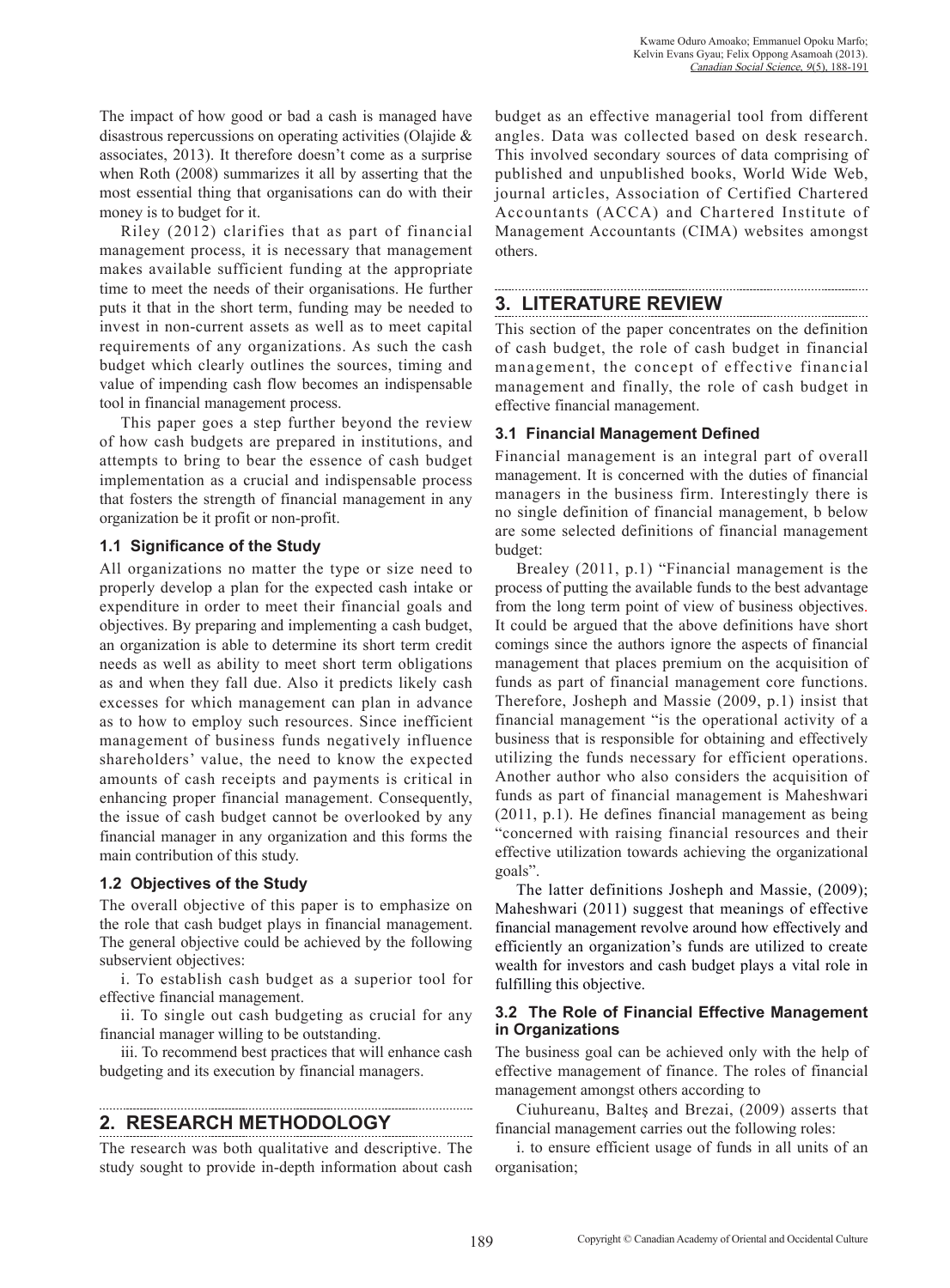ii. to evaluate the financial implications of decisions made by management;

iii. to monitor organizations' financial performance so as to minimize deviations from budgeted performance;

iv.to determine to keep track on items of expenditure for which cash of an organization is used for;

v. to foster and maintain financial stability based on company's cash flow;

vi. to establish optimum capital structure as well as their sources of funding at the lowest cost and at their appropriate time.

#### **3.3 Cash Budget Defined**

ACCA (2012) emphasizes that a company needs to produce a cash budget in order to guarantee that there is sufficient cash within the business to achieve the operational levels set by the functional budgets. This makes cash budgets not just an imperative financial management apparatus but supreme to all functional budgets necessary for effective financial management. This is because funds are first and foremost required before any budget can be executed.

CIMA (2008, p.7) officially describes a cash budget as 'A detailed budget of estimated inflows and outflows incorporating both revenue and capital items'. In another definition, Riley (2012, p.1) extends this definition by adding the expected outcome of a cash budget. The author defines Cash budget as "a financial budget prepared to calculate the budgeted cash inflows and outflows during a period and the budgeted cash balance at the end of the period". From the definitions above, it could be inferred that cash budget is a financial plan that summarizes estimated receipts and payments over a given period of time. It is prepared by comparing receipts at the end of each month to payments and the difference being the closing balance for the month in question. This closing balance then is rolled forward to be the opening balance for the month subsequent to the month in question. Walther (2013) concisely puts it that by creating a cash budget you can project your sources and applications of funds for the forthcoming periods.

#### **3.4 The Role of Cash Budget in Effective Financial Management**

Critics of cash budget argue that it may not be necessary where a company's immediate and future cash requirement is not in danger, or where bank loan or overdraft facilities are available in case there is a liquidity crisis. The same is true of a situation where a substantial part of a company's business is done on credit basis, or where there are avenues for immediate deployment of cash, profitably. Notwithstanding this, it could be argued cash budgeting may be used for purposes other than those noted above. Free MBA Resources (2008) outlines the significance of cash budget to organizations as follows:

i. Cash budget enables efficient planning and

utilization of cash. This is done by identifying in advance deficits and surpluses and providing alternatives as to how to resolve the identified challenges.

ii. Predicting future cash requirement of an organisation. It, thus, helps planning as to how and when to acquire funds at the lowest cost of capital

iii. Cash budget helps to maintain adequate cash balance to meet impending obligations and contingencies.

iv. It serves as a device for controlling cost at departmental levels and units.

v. It is a means by which the performance of departments can be measured. Thus the expected cash flow would be compared with actuals.

vi. It is a platform for measuring the impact of a proposed project of firms' cash flow and its implications on organizational success.

vii. Based on the liquidity level of a firm, cash budget determines the policy firms should adopt with regard to dividend payments.

viii. It co-ordinates the various financial functions of the organization, thereby enhancing financial planning as to how and when funds should be acquired.

Based on the above roles of cash budget, it is obviously direct in line with the functions of financial management. Thus, an organization will identify ahead of time, any cash deficit for the periods in question so as to take corrective actions now to assuage the deficit. This may involve shifting the timing of certain transactions. It may also determine when funds will be borrowed. In situations where borrowing is involved, the amount to be borrowed will also be known as deficit on the cash budget. This constitutes the core mandate of financial management. Consequently, cash budget becomes a paramount tool for financial managers. .

Onuoha and Amponsah (2012) insist that a major function of financial management includes identifying the sources of funds, making the funds available at the right time and in the right quantity, and ensuring that the cost of funds, where borrowing comes in, is reasonable and match the various tenor needs. This implies that as financial managers go about their fund control responsibilities, it is a crucial requirement for taking intelligent decisions so as to ensure that funds that would be needed for future operations would be available as and when the need arises. Effective planning establishes the use of cash projections to identify the areas of challenges and availing provisions for correction before the period is due. Jayeola, Adebayo and Oluwafemi (2011, p.93) emphatically states that "corporate organizations lay strong emphasis on cash management because cash shortage disrupts company's operations and corporate goals, while excess cash remains idle without contributing anything, in terms of returns, to the profitability level of the company". Consequently, they conclude that a primary role of the finance manager is ensuring that there exists parity. This is definitely what